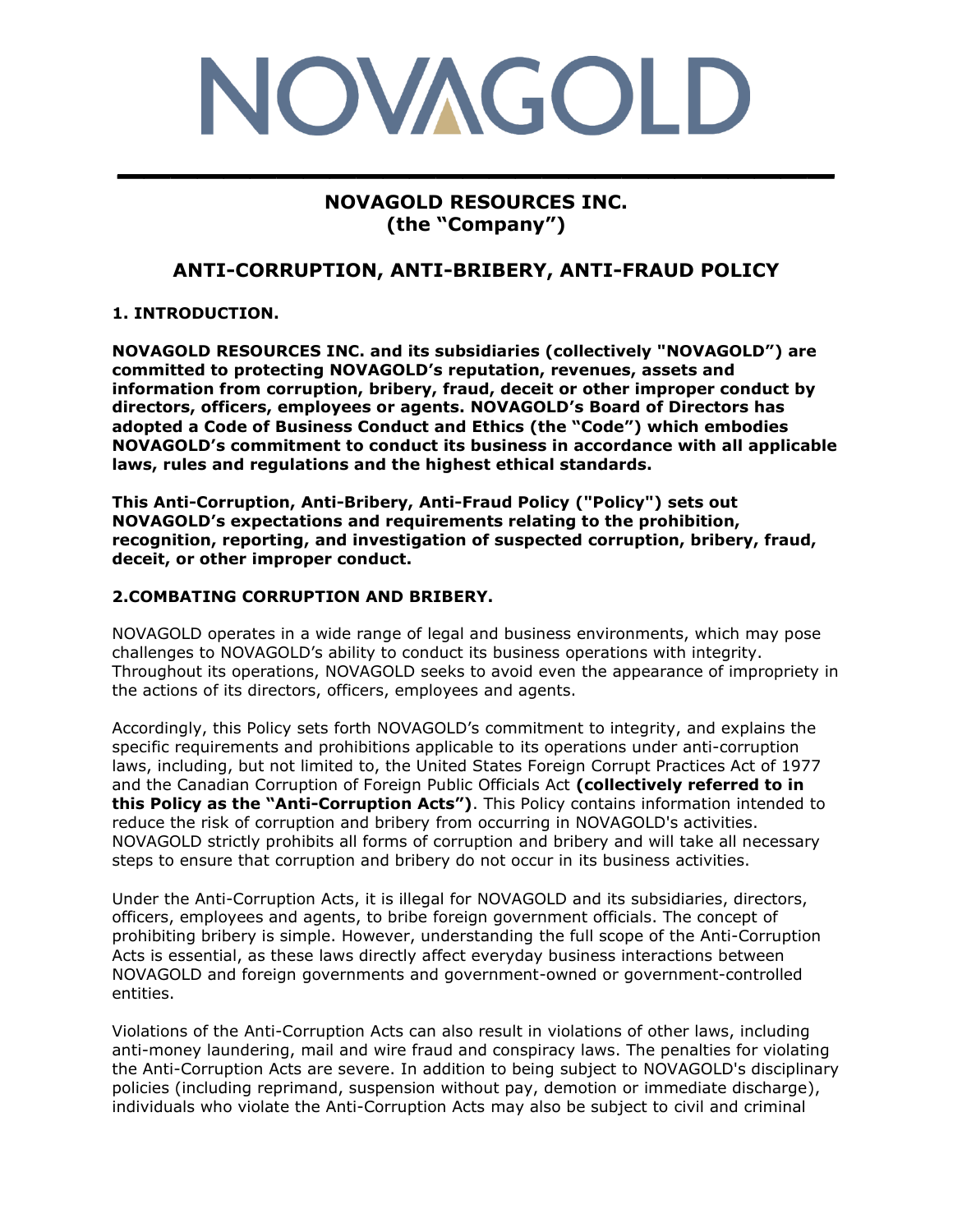action, including imprisonment and fines.

Aside from the Anti-Corruption Acts, NOVAGOLD may also be subject to other anticorruption laws, in addition to the local laws of the countries in which NOVAGOLD conducts business. This Policy generally sets forth the expectations and requirements for compliance with those laws.

#### **(a) Prohibited Payments to Foreign Government Officials.**

NOVAGOLD, its directors, officers, employees, and agents are prohibited from directly or indirectly making, promising, authorizing or offering anything of value to a foreign government official on behalf of NOVAGOLD to secure an improper advantage, to obtain or to retain business, or to direct business to any other person or entity. This prohibition includes payments to third parties where NOVAGOLD, its directors, officers, employees, or agents know, or have reason to know, that the third party will use any part of the payment for bribes.

**(i) Cash and Non-Cash Payments: "Anything of Value."** Payments that violate the Anti-Corruption Acts may arise in a variety of settings and include a broad range of payments beyond the obvious cash bribe or kickback. The Anti-Corruption Acts prohibit giving "anything of value" for an improper purpose. This term is very broad and can include, for example:

- Gifts
- Travel, meals, lodging, entertainment or gift cards
- Loans or non-arm's length transactions
- Charitable or political donations
- Business, employment or investment opportunities
- Services (e.g., education, professional and investment advice, employment, escorts)
- Goods (e.g., tickets to sporting, arts, entertainment, or other events, merchandise, clothing, electronics, vehicles, residences, alcohol, tobacco, weapons, art)

**(ii) Foreign Government Official.** The Anti-Corruption Acts broadly define the concept of a foreign government official to include:

- Officers or employees of a foreign government or any department, agency or instrumentality thereof.
- Officers or employees of a company or business owned in whole or in part by a foreign government ("state-owned or -controlled enterprises").
- Officers or employees of a public international organization (such as the United Nations, World Bank or the European Union).
- Foreign political parties or officials thereof.
- Candidates for foreign political office.
- This term also includes family relations of and anyone acting on behalf of any of the above.

NOVAGOLD is a corporation registered in British Columbia and has offices in both Canada and the United States of America; as a result, government officials of either country may be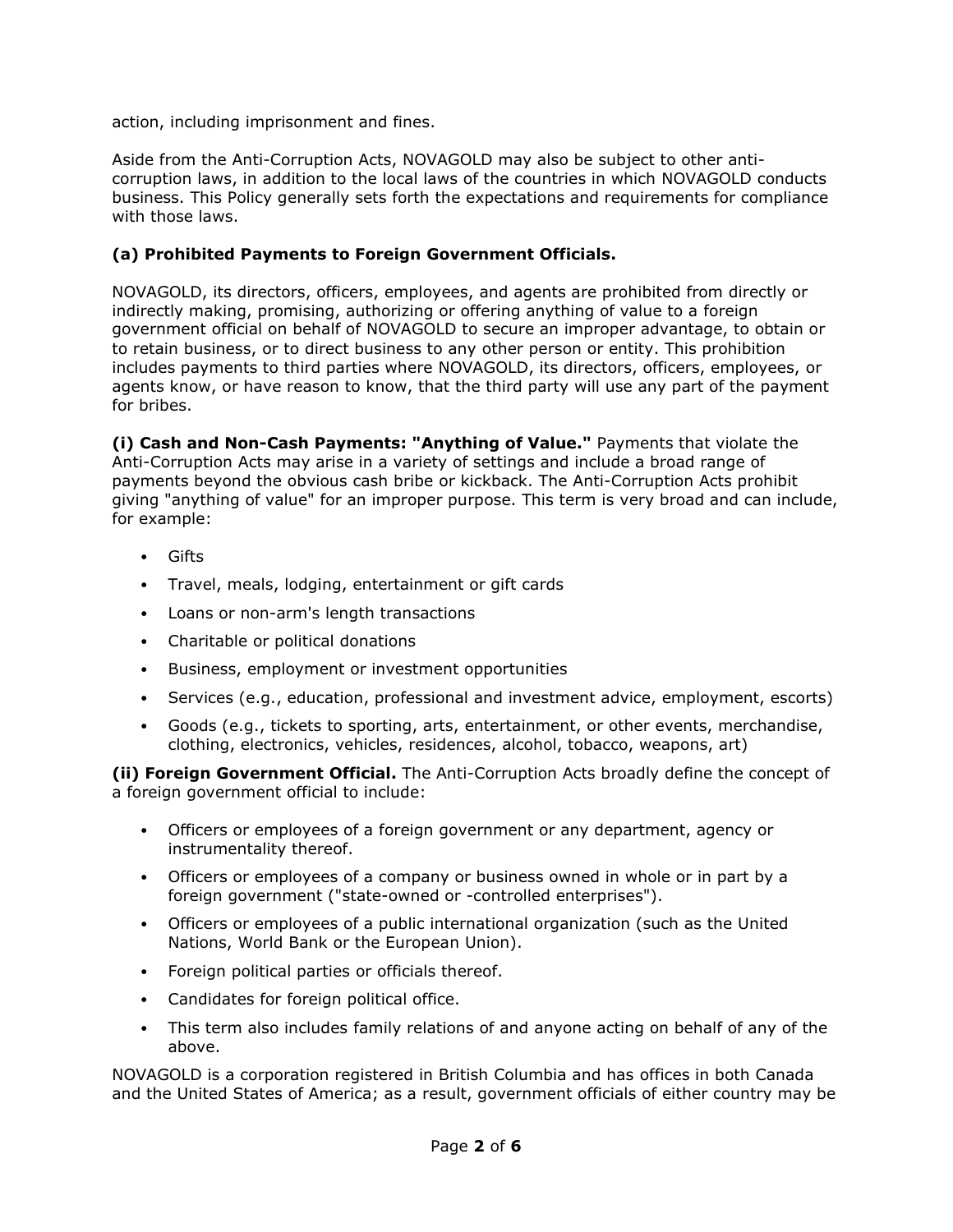"foreign government officials" for purposes of one or the other of the Anti-Corruption Acts.

If a foreign government official attempts to solicit or extort improper payments or anything of value from NOVAGOLD, its directors, officers, employees, and agents, such director, officer, employee, or agent must inform the foreign government official that NOVAGOLD does not engage in such conduct and must promptly inform the Company Ethics Officer or the Chair of the Corporate Governance & Nominations Committee.

**(iii) Permitted Payments.** The Anti-Corruption Acts do not prohibit all payments to foreign government officials. In general, the Anti-Corruption Acts permit two categories of payments:

- **Promotional Hospitality and Marketing Expenses or Payments Pursuant to a Contract**. NOVAGOLD may pay for the reasonable cost of a foreign government official's meals, lodging or travel if, and only if, the expenses are permitted by local law, bona fide, reasonable, and directly related to the promotion, demonstration or explanation of NOVAGOLD business, products or services, or the execution of a contract with a foreign government or agency.
- **Promotional Gifts**. If permitted by local law, promotional gifts of nominal value may be given to a foreign government official as a courtesy to promote goodwill. These gifts must be nominal in value and should generally bear the NOVAGOLD trademark. Most countries, like the United States and Canada, place limits on the dollar amount a government official may accept for hospitality and gifts. Some countries prohibit a government official from accepting hospitality and gifts. Additionally, any hospitality or gifts are completely forbidden if given for an improper purpose.

**(b) Commercial Bribery**. Bribery involving commercial (non-governmental) parties is also prohibited under this Policy. To this end, NOVAGOLD, its directors, officers, employees, and agents shall not offer, promise, authorize the payment of, pay, or provide anything of value to any director, officer, employee, or agent of another company to induce or reward the improper performance of any function or any business-related activity. NOVAGOLD, its directors, officers, employees, and agents also shall not request, agree to receive, or accept anything of value from any director, officer, employee, or agent of another company or entity as an inducement or reward for the improper performance of any function or business-related activity.

**(c) Political and Charitable Contributions.** NOVAGOLD respects the rights of its directors, officers, employees, and agents to participate in political activities, but requires that its directors, officers, employees, and agents do so on their own time and at their own expense. NOVAGOLD's general policy is not to make political contributions. Accordingly, contributions to candidates for political office, political parties, or political action committees are prohibited, unless approved in advance in writing by the Company Ethics Officer or the Chair of the Corporate Governance & Nominations Committee. Charitable contributions to non-US or non-Canadian charities must also be pre-approved in writing by the Company Ethics Officer or the Chair of the Corporate Governance & Nominations Committee.

**(d) Record Keeping.** The Anti-Corruption Acts also require that NOVAGOLD keep books and records that accurately and fairly reflect NOVAGOLD's transactions and devise and maintain an adequate system of internal accounting controls. Consistent with these obligations, NOVAGOLD's policy is to implement and maintain internal accounting controls based upon sound accounting principles. All accounting entries in NOVAGOLD's books and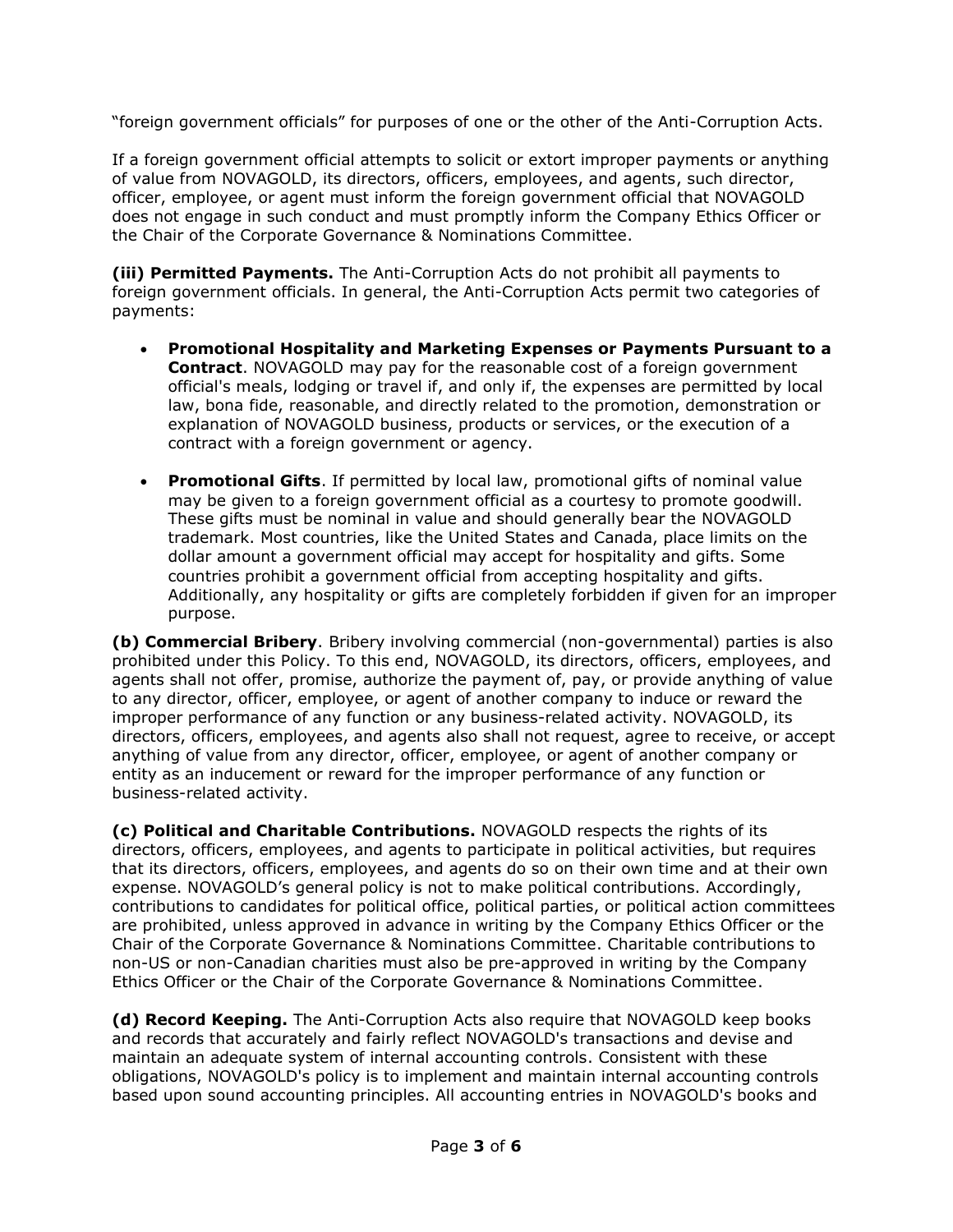records must be timely and accurately recorded and include reasonable detail to fairly reflect its transactions.

## **3. COMBATING FRAUD.**

NOVAGOLD believes in acting ethically, which includes a commitment not to engage in or tolerate fraud. Fraud is an intentional act or omission designed to deceive another person, to secure an unfair or unlawful gain, or to obtain a benefit that one is not entitled to. Fraud can include a wide range of activities, e.g. falsifying financial or operational records, engaging in fraudulent relationships with vendors or contractors such as receiving kickbacks, misappropriating or misusing NOVAGOLD assets (including both physical assets and non-physical assets), and theft.

## **4. TRAINING.**

NOVAGOLD's directors, officers, employees, and agents must be familiar with and perform their duties according to the requirements set out in this Policy. To ensure that all NOVAGOLD directors, officers, employees and agents are familiar with the provisions of this Policy, the Anti-Corruption Acts and other applicable anti-corruption laws, NOVAGOLD shall provide anti-corruption training and resources to NOVAGOLD directors, officers, employees and agents, as appropriate.

## **5. REPORTING POLICY VIOLATIONS.**

Any NOVAGOLD director, officer, employee or agent who suspects or believes that this Policy may have been violated must immediately notify the appropriate NOVAGOLD director or officer as specified below. If any NOVAGOLD director, officer, employee or agent has any question about the appropriateness of any conduct or the application of this Policy, NOVAGOLD requires that such person seek additional guidance before taking any action that may violate this Policy. Questions relating to this Policy should be directed to the Company Ethics Officer, the Company Legal Department, or the Chair of the Corporate Governance & Nominations Committee.

### **(b)Formal Reporting Channels.**

NOVAGOLD has established the following Formal Reporting Channels for directors, officers, employees, and agents to report suspected Policy violations or concerns related to the implementation of this Policy:

- To the Company Ethics Officer, the Company Legal Department, or the Chair of the Corporate Governance & Nominations Committee, in person or by telephone, using the contact information provided in Section 5(c) of this Policy.
- Through NOVAGOLD's toll-free whistleblower hotline at 866-286-7018, or by going online at [www.openboard.info/ng.](http://www.openboard.info/ng)
- In the case of matters involving the Chief Executive Officer and President or any other senior executive or financial officer of NOVAGOLD (in addition to the Company Ethics Officer, the Chair of the Corporate Governance & Nominations Committee or the whistleblower hotline), to the Chairman of the Board or any other member of the Board of Directors.

## **(c) Mandatory Use of Formal Reporting Channels.**

Any of the following matters must be reported through one of the Formal Reporting Channels described above: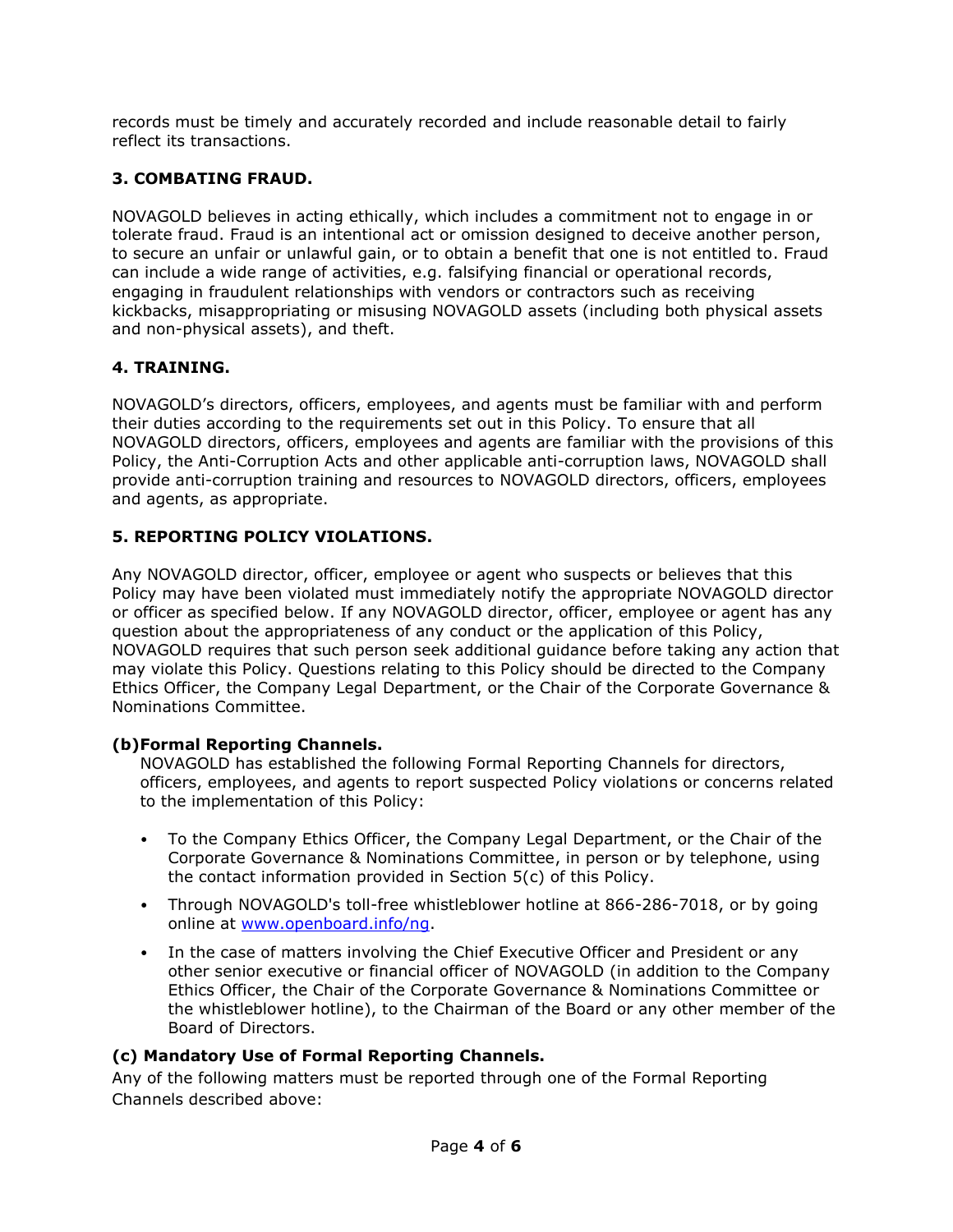- An alleged misstatement in NOVAGOLD's publicly released financial statements.
- An alleged misrepresentation in NOVAGOLD's other public disclosure.
- Any other matter that could reasonably be expected to result in a restatement of NOVAGOLD's publicly released financial statements.
- Alleged bribery of a government official or other alleged violation of anti-corruption laws.
- Known or suspected fraud that involves a potential cost or loss to NOVAGOLD exceeding US\$10,000.
- Known or suspected fraud, regardless of amount, that involves an officer of NOVAGOLD.
- Known or suspected fraud, regardless of amount, that involves an employee who has a significant role in NOVAGOLD's internal controls.
- An event or series of events indicative of a deterioration in the overall internal control environment at a NOVAGOLD mine site, project development site or office, including a known or suspected incident or repeated incidents which indicate significant or systemic non-compliance with applicable regulatory requirements.

If there is any doubt as to whether a matter falls within a category set out above, one of the Formal Reporting Channels must be used.

#### **(c) Reporting Contacts.**

Company Ethics Officer Name: David Ottewell Address: 201 South Main, Suite 400 Salt Lake City, Utah 84111 Phone: (801) 639-0516 E-mail: [david.ottewell@novagold.com](mailto:david.ottewell@novagold.com) Company Legal Department Attn: Tricia Pannier Address: 201 South Main, Suite 400 Salt Lake City, Utah 84111 Phone: (801) 449-9328 E-mail: tricia.pannier@novagold.com

Chair of NOVAGOLD's Corporate Governance & Nominations Committee Name: Sharon Dowdall Address: 201 South Main, Suite 400 Salt Lake City, Utah 84111 Phone: (801) 639-0511 E-mail: [dowdall.sharon@gmail.com](mailto:dowdall.sharon@gmail.com)

#### **6. DUTY TO COOPERATE.**

NOVAGOLD may at times undertake a more detailed review of certain transactions. As part of these reviews, NOVAGOLD requires all directors, officers, employees and agents to cooperate with NOVAGOLD, outside legal counsel, outside auditors or other similar parties. NOVAGOLD considers failure to cooperate in an internal review as a breach of a director's, officer's, employee's or agent's obligations to NOVAGOLD, and will deal with this failure severely in accordance with any local laws or regulations.